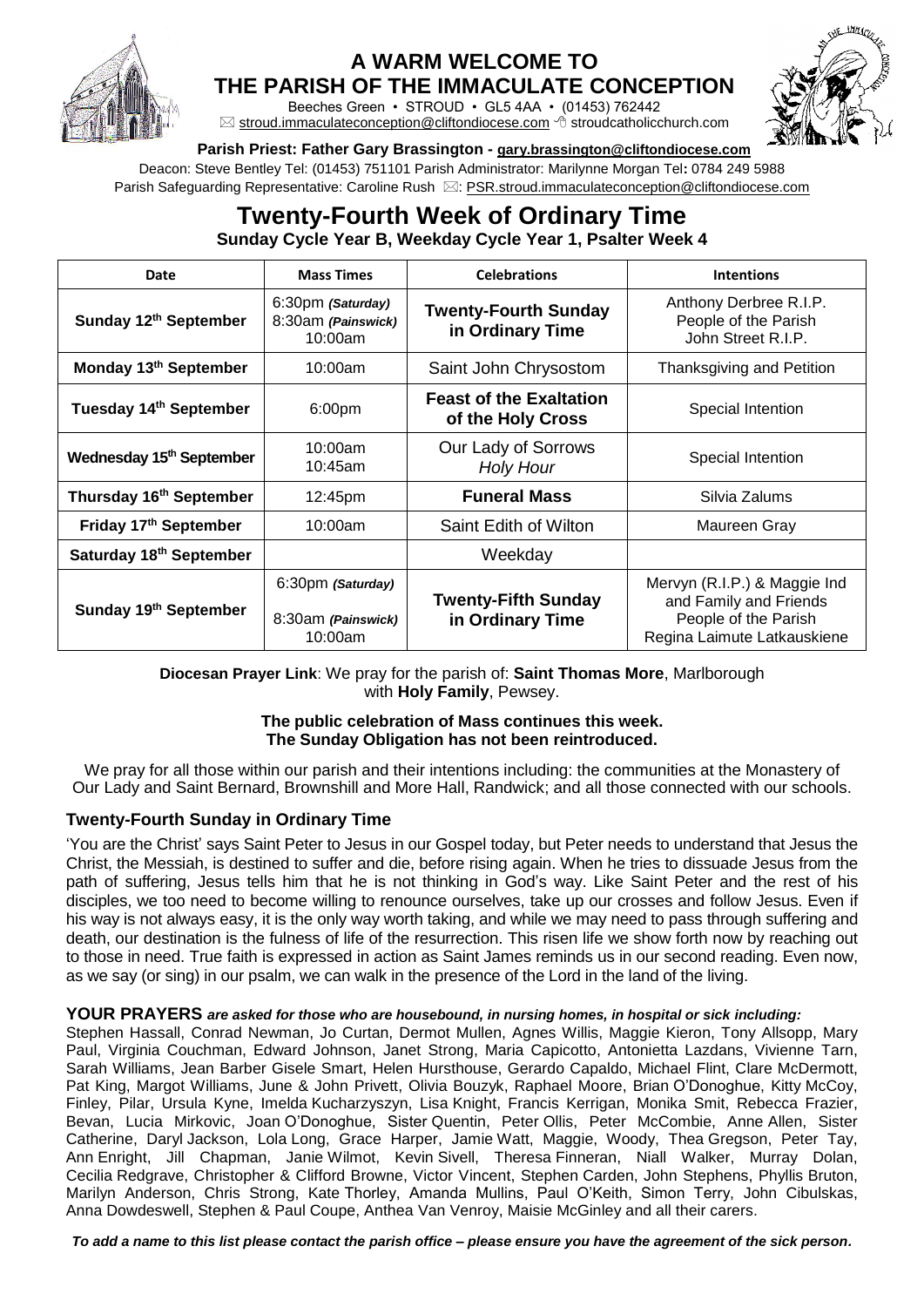**Pope Francis' Prayer Intention for September** concerns an environmentally sustainable lifestyle. We pray that we all will make courageous choices for a simple and environmentally sustainable lifestyle, rejoicing in our young people who are resolutely committed to this.

**Friendship Circle** will resume on Tuesday 21<sup>st</sup> September at 1:00pm in the parish hall. New members are welcome.

**Education Sunday:** This Sunday is a day of prayer for students and teachers. We pray in a particular way for our Rosary Primary School, Saint Rose's School and Saint Peter's High School. We continue to need **foundation governors** for schools across our diocese. For more information please visit: [https://cliftondiocese.com/news/new-bishops-video-for-school-governors/.](https://cliftondiocese.com/news/new-bishops-video-for-school-governors/) This includes a video with contributions from various people including Rosy Savory, the headteacher of our primary school, whose contribution was filmed in our parish church.

**Dare to Dream:** Our diocesan series which began in Lent and Eastertide continues this month. Please visit <https://cliftondiocese.com/dare-to-dream/> for this week's reflection and video featuring Father Michael Healy. Next week's reflection which should be available from Friday was filmed on our parish church and features Father Gary..

**First Holy Communion:** There will be a First Holy Communion Mass on Saturday 2<sup>nd</sup> October at 11:00am for those children who began their preparation for First Holy Communion last year, and have resumed their preparation programme in the last few days. We pray for the children at this time, and everyone is welcome to the Mass on 2<sup>nd</sup> October. The programme for children (year 3 or older) who wish to begin preparation for their First Holy Communion will begin in November with a parents meeting on the evening of Wednesday 3rd November, with the first children's session on Saturday 6th November (10:00am - 12:30pm). There will be a further four children's sessions over the following months (along with a couple of parents meetings and other elements of the programme), with First Holy Communion Masses on the weekend  $14<sup>th</sup>/15<sup>th</sup>$  May.

**Confirmation:** It is hoped that Bishop Declan will visit our deanery to administer the Sacrament of Confirmation during 2022. Application forms are available for young people in Year 9 or above. These need to be returned to Father Gary, Deacon Steve or the parish office by the end of September so that decisions about the preparation programme and the celebration(s) with the Bishop can be made. The forms can also be returned to school chaplain, Mandy Baker, at Saint Peter's High School.

**Catechists Day:** On Saturday 25<sup>th</sup> September our Diocesan Adult Education Department is seeking to draw together catechists from around our diocese, as well as those involved in parish formation and evangelisation, as a way of offering an opportunity for conversation and formation, focusing on family catechesis. David Wells and Ingrid La Trobe will help to reflect on the role of parents in catechesis and give catechists the confidence to enable them to be the first teachers of their children's faith. The day will take place at Saint John the Baptist Parish centre, Trowbridge, and will start at 11:00am and finish around 4:00pm. Refreshments will be provided from 10:30am, but those attending need to bring a packed lunch. Numbers will be limited for the day so please register early via the Adult Education email: [adult.education@cliftondiocese.com.](mailto:adult.education@cliftondiocese.com)

**Clifton Diocese Safeguarding Officer:** The Catholic Diocese of Clifton is committed to safeguarding and this vacancy (part-time  $-21$  hours per week. Wednesday to Friday) provides an opportunity for a skilled and experienced professional to join the Safeguarding team. The Safeguarding Officer role supports the ongoing development of safeguarding across the Diocese, the management of cases, and working with the Safeguarding Coordinator, responses to safeguarding issues that arise. The successful applicant will need to have a comprehensive knowledge of safeguarding legislation, policy procedure and best practice guidance and come from a background of either Social Work, Heath, Probation or Policing, with specific experience in safeguarding. For further information/informal discussion about this role please contact Becky Cawsey, Safeguarding Coordinator, Clifton Diocese on 0117 954 0993. Closing date for receipt of applications is  $17<sup>th</sup>$  September.

**We remember in our prayers** Silvia Zalums (Funeral Mass on Thursday at 12:45pm) who died recently. We also pray for her family and friends.

**Parish Information during Covid-19:** There is a separate sheet available with information regarding the celebration of Mass and other aspects of parish and sacramental life during this time (it is included as pages three and four of the version of the newsletter available from our website).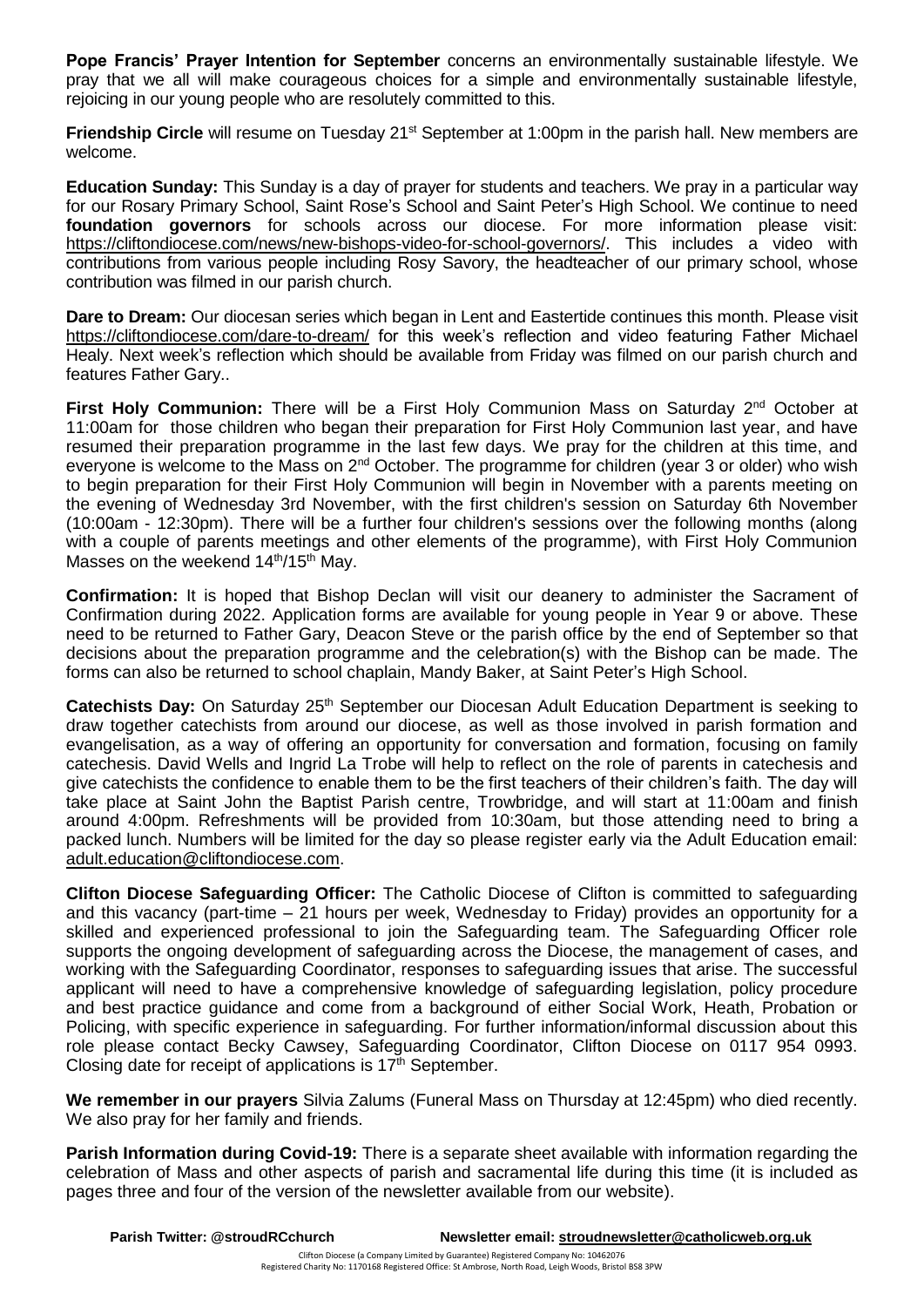# **THE PARISH OF THE IMMACULATE CONCEPTION**

Beeches Green • STROUD • GL5 4AA • (01453) 762442  $\boxtimes$  [stroud.immaculateconception@cliftondiocese.com](mailto:stroud.immaculateconception@cliftondiocese.com)  $\triangleleft$  stroudcatholicchurch.com

### **Parish Priest: Father Gary Brassington - [gary.brassington@cliftondiocese.com](mailto:gary.brassington@cliftondiocese.com)**

Deacon: Steve Bentley Tel: (01453) 751101 Parish Administrator: Marilynne Morgan Tel**: 0784 249 5988**

# **SITUATION REGARDING SUNDAY AND WEEKDAY MASSES**

In common with the other bishops of England and Wales, Bishop Declan has issued a decree in light of the Covid-19 situation. Within this decree it is clear that:

- The obligation of the faithful to attend Mass on a Sunday or Holy Day of Obligation is removed until further notice.
- The faithful may choose one of the following alternatives to attending Sunday Mass:
	- o Taking part may include watching a Sunday Mass online, or on television, and so receive Holy Communion spiritually; OR
	- o Reflecting on the Sunday Liturgical text, reading the Bible or saying the Rosary

Public Mass continues in our churches. Some of the restrictions hitherto in place are slowly being relaxed, although this relaxation may be paused or reversed if national or local conditions warrant this. All measures are intended to enable people to confidently and safely participate in the celebration of Mass:

- The obligation to attend Mass on Sundays and Holy Days of Obligation is **not** being reintroduced at this time. Those who prefer not to come to the church for Mass at this time are not obliged to do so.
- Hand sanitiser will be available upon entering and leaving the church.
- It is strongly recommended that face coverings/masks are worn (unless exempt).
- An area of the church continues to be marked for social-distancing. Those seated in those areas should wear face coverings/masks.
- When moving around the church appropriate social-distancing should be maintained.
- Singing will be slowly reintroduced, whether by the whole congregation or by the choir alone. When singing it is particularly recommended that face coverings/masks are worn by members of the congregation until infection levels reduce. Initially the Gospel Acclamation and Great Amen will be sung.
- The Mass continues to be adapted in various ways including the omission of the sign of peace and the distribution of Holy Communion will be under one kind.
- Those wishing to receive Holy Communion or a blessing should come forward in a considerate way, enabling those who wish to observe social-distancing.
- While it is recommended that Holy Communion should currently be received on the hand, those choosing to receive Holy Communion on the tongue and/or kneeling may do so. It may be preferable that those receiving on the tongue or kneeling should receive last. At Stroud they are welcome to wait in the Lady Chapel, and after the priest has distributed Holy Communion to those receiving on the hand and those receiving at their seats, he will come to the Lady Chapel to distribute Holy Communion.
- The collection will be taken at the end of Mass, although people are encouraged to use standing orders or online methods.
- The parish hall facilities are not currently available, but a phased reopening of these facilities should be possible in the coming weeks.
- Directions from the priest, deacon and stewards must be followed.